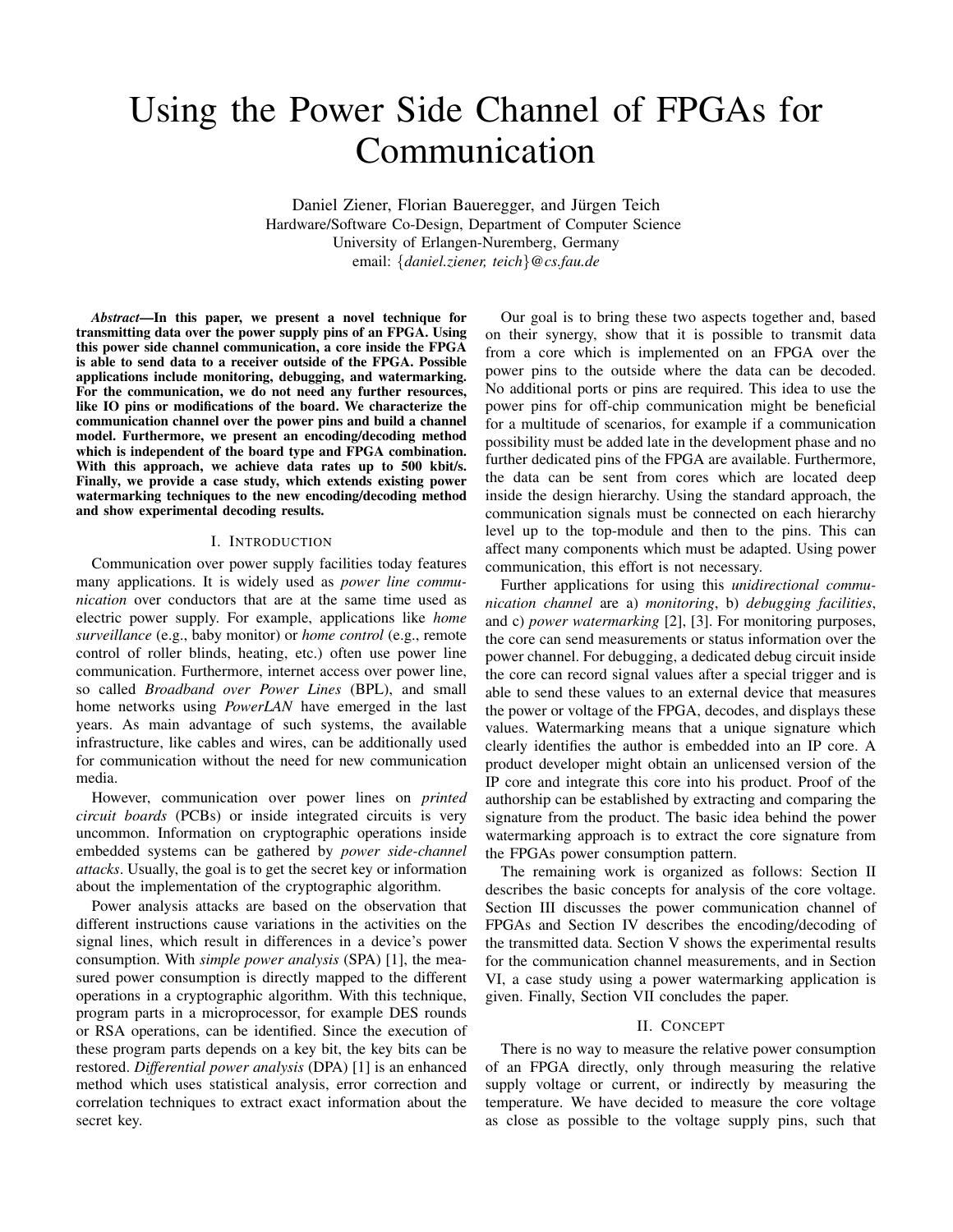the smoothing from the plane and block capacitances are minimal and no shunt is required. Most FPGAs have *ball grid array* (BGA) packages and the majority of them have vias to the back of the PCB for the supply voltage pins. So, the voltage can be measured on the rear side of the PCB with an oscilloscope. The voltage can be sampled using a standard oscilloscope, and analyzed and decoded using a program developed to run on a PC (see Figure 1).



Fig. 1. Communication over the power channel: From a data source inside the core, a power pattern is generated that can be scanned at the voltage supply pins of the FPGA. An algorithm decodes the transmitted data from the trace.

The consumed power of an FPGA can be divided into two parts, namely the static and the dynamic power. The static power consumption is caused by the leakage current from CMOS transistors and does not change over time if the temperature stays constant. The dynamic power consists of the power related to short circuit currents and the power required of reloading the capacitances of transistors and wires. The short circuit current occurs when the *PMOS* and the *NMOS* transistors are both in conducting state for a short time during the switching activity. As shown in [4], the main part of an FPGA's dynamic power results from capacitance reloading. Both parts of the dynamic power consumption depend on the switching frequency [5].

What happens to the core voltage, if many switching activities occur at the same time, at the rising edge of a clock signal? The core supply voltage drops and rises (see Figure 2). In the frequency domain, the clock frequency with harmonics and even integer divisions are present. The real behavior of the core voltage depends on the individual FPGA, the individual printed circuit board and the individual voltage supply circuits.

In our approach, we alter the amplitude of the interferences in the core voltage. The basic idea is to add a power pattern generator (e.g., a set of shift registers), and clock it either with the operational clock or an integer division of thereof. Further, we control these power pattern generators according to the characteristics of the data sequence which should be sent. A logical '1' lets the power consumer operate one cycle (e.g., perform a shift), a '0' causes no operation. We detect higher amplitudes in the voltage profile over time corresponding



Fig. 2. A measured voltage signal from the voltage supply pin of an FPGA. The core supply voltage drops and rises. Note that the DC component is filtered out.

to the ones and smaller amplitudes according to the zeros. Note that the amplitude for the no-operation state is not zero, because the operational logic and the clock tree are still active.

## III. COMMUNICATION CHANNEL

The transmission of a signal, generated from a source of data, over the supply voltage to a testing point outside of the FPGA, which can be accessed by an oscilloscope, presents an *unidirectional communication system*. The source is the power pattern generator inside the core, and the sink is a device that decodes the signal after it has been measured, digitized and recorded with an oscilloscope. This communication channel transforms the signal, and adds noise. If we know how to characterize the channel, we are able to build better encoding/decoding systems. Therefore, the behavior of the communication channel must be approximated in a channel model.

In current digital communication systems as well as in our technique, the source encoding is usually a binary encoding of the data to be transmitted. From the source encoded data, the transmission sequence is generated by channel encoding. The digital modulation then translates the encoded data sequence into single, successively transmitted *symbols*.

A symbol  $\sigma$  is the smallest unit which carries information. The sequence of different symbols, generated by modulation, is called *signal*. The signal is transmitted over and altered by the communication channel. After reception, the signal is demodulated and decoded to restore the source encoded data.

On a real communication channel, the signal is disturbed by interferences, noises, line losses, delays, etc., which complicates the decoding of the signal. With a certain probability  $p_E > 0$ , the symbol cannot be correctly decoded. For example, when using a binary modulation where the bit '1' corresponds to the symbol  $\sigma_1$  and a '0' corresponds to the symbol  $\sigma_0$ , the decoder must first calculate the probability that the currently received symbol was sent as  $\sigma_0$  or  $\sigma_1$ . After that, the decoder can decide in favour of one symbol. To lower  $p_E$ , the channel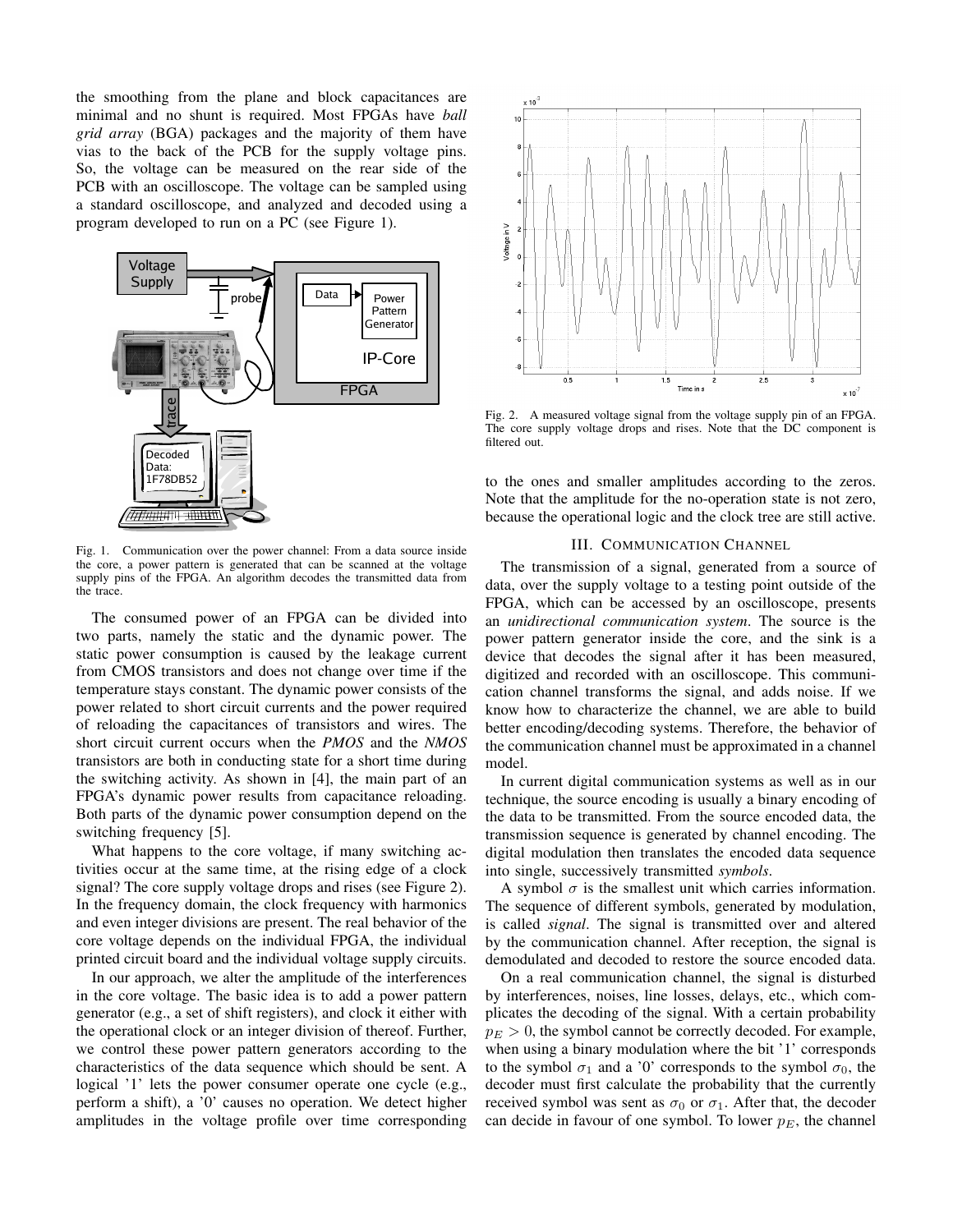code can add redundancy which increases the probability of correct decoding. The decision which channel code and modulation can be used depends on the communication channel as well as the sending and receiving characteristics. Thus, it is necessary to develop a channel model which adapts the actual communication and disturbance as close as possible.

For using the power channel for communication, the mapping of a bit sequence  $s = \{0, 1\}^n$  into a sequence of symbols  ${\{\sigma_0, \sigma_1\}}^n$  is called encoding:  ${0, 1\}}^n \rightarrow \mathcal{Z}^n, n \geq 0$  with the alphabet  $\mathcal{Z} = \{\sigma_0, \sigma_1\}$ . Here each bit  $\{0, 1\}$  is assigned to a symbol. Each symbol  $\sigma_i$  is a triple  $(e_i, \delta_i, \omega_i)$ , with the *event*  $e_i \in \{\gamma, \overline{\gamma}\}\$ , the *period length*  $\delta_i > 0$ , and the *number of repetitions*  $\omega_i > 0$ . The event  $\gamma$  is *power consumption through a shift operation* and the inverse event  $\bar{\gamma}$  is *no power consumption*. The period length is given in terms of a number of clock cycles. For example, the encoding through 32 shifts with the period length 1 (one shift operation per cycle) if the data bit '1' should be sent, and 32 cycles without a shift operation for the data bit '0' is defined by an alphabet  $\mathcal{Z} = \{(\gamma, 1, 32), (\bar{\gamma}, 1, 32)\}\$ 

# *A. Impulse Response*

Every linear, time invariant system or channel can be characterized by its *impulse response*. The impulse response  $h(t)$  is the reaction of the system to an infinitely brief signal with an infinitely high amplitude – an impulse. Let  $x(t)$  the *input signal* and  $y(t)$  the *output signal* of the system, then the output signal can be calculated by the *convolution* of  $x(t)$ with the impulse response  $h(t)$ :

$$
y(t) = \int_{-\infty}^{\infty} h(\tau) \cdot x(t - \tau) d\tau.
$$
 (1)

With known impulse response, the original signal  $x(t)$  can be reconstructed from the received signal, if the signal/noise ratio is not too low. To determine  $h(t)$ , an impulse must be generated on the input and the output must be measured. A *Dirac-pulse* is defined as an infinitely short signal with an infinitely high amplitude [6]. To measure the impulse response in a real system, an approximation of the Dirac-pulse must be used. A single short and high *rectangular signal* is suitable in most cases.

For measuring the power communication channel, such a single short pulse is used. We use several power consumers which are all active only for a short time. A set of *shift registers* with common clock input is suitable for the generation of the impulse. To obtain a high amplitude, the toggle rate in each shift register must be maximized. This can be done by initializing the shift registers with the sequence "010101..." and feeding back the output to the input to perform a cyclic shift. If all shift registers are enabled for exactly one clock cycle, this causes maximum power consumption in minimal time.

The resulting signal is recorded and digitized outside the FPGA with a *digital oscilloscope*. To reduce the noise and disturbances in the result, several responses of different impulses are recorded and then averaged. The resulting signal is the impulse response for this board and FPGA. Note, that the impulse response is different for each combination of FPGA



Fig. 3. The impulse response obtained by a shift of a huge shift register, implemented with 128 SRL16 primitive cells in the Spartan-3 FPGA on the Digilent Spartan-3 starter board [7] with the experimental setup from Section V.

and board, because the power switching characteristic depends mainly on different capacitances inside the FPGA as well as on the board. Furthermore, the power supply circuit has also a high influence on the impulse response. Figure 3 shows an example impulse response for the Digilent Spartan-3 starter board [7].

Experimental results (see Section V) show that the impulse responses of different boards look similar, but are not completely the same. Using *mathematical approximation*, the impulse response can be generalized to find a function which can be parameterized over as few parameters as possible and which hopefully covers all possible FPGA and board combinations. After transformation of the measured impulse responses into the frequency domain, only few independent frequency components can be identified in the spectrum. Each of those components is approximated through a *basic frequency component* and an *envelope function*. A good starting point for approximating the envelope is the *probability density* function of the  $\chi_n^2$ -*distribution* The  $\chi_n^2$ -distribution is a common *continuous probability distribution* of a sum of squares of  $n$  independent random variables. The density function of the  $\chi^2_n$ -distribution  $P(n, t)$  is especially suitable for approximation, because it has only one extra parameter  $n$ besides the time t:

$$
P(n,t) = \frac{t^{\frac{n}{2}-1} \cdot e^{\frac{-t}{n}}}{2^{\frac{n}{2}} \cdot \Gamma(\frac{n}{2})} \quad \forall n, t > 0,
$$
 (2)

where the gamma function  $\Gamma(x)$  is defined as:

$$
\Gamma(x) = \int_0^\infty t^{x-1} e^{-t} dt.
$$
 (3)

A frequency component  $h_i(t)$  can therefore be approximated by:

$$
h_i(t) = \alpha_i \cdot P(n_i, t) \cdot \sin(2\pi f_i t + \phi_i), \tag{4}
$$

with four parameters that need to be adapted:  $n_i$ ,  $\alpha_i$ ,  $f_i$ , and  $\phi_i$ . The approximated impulse response consists of the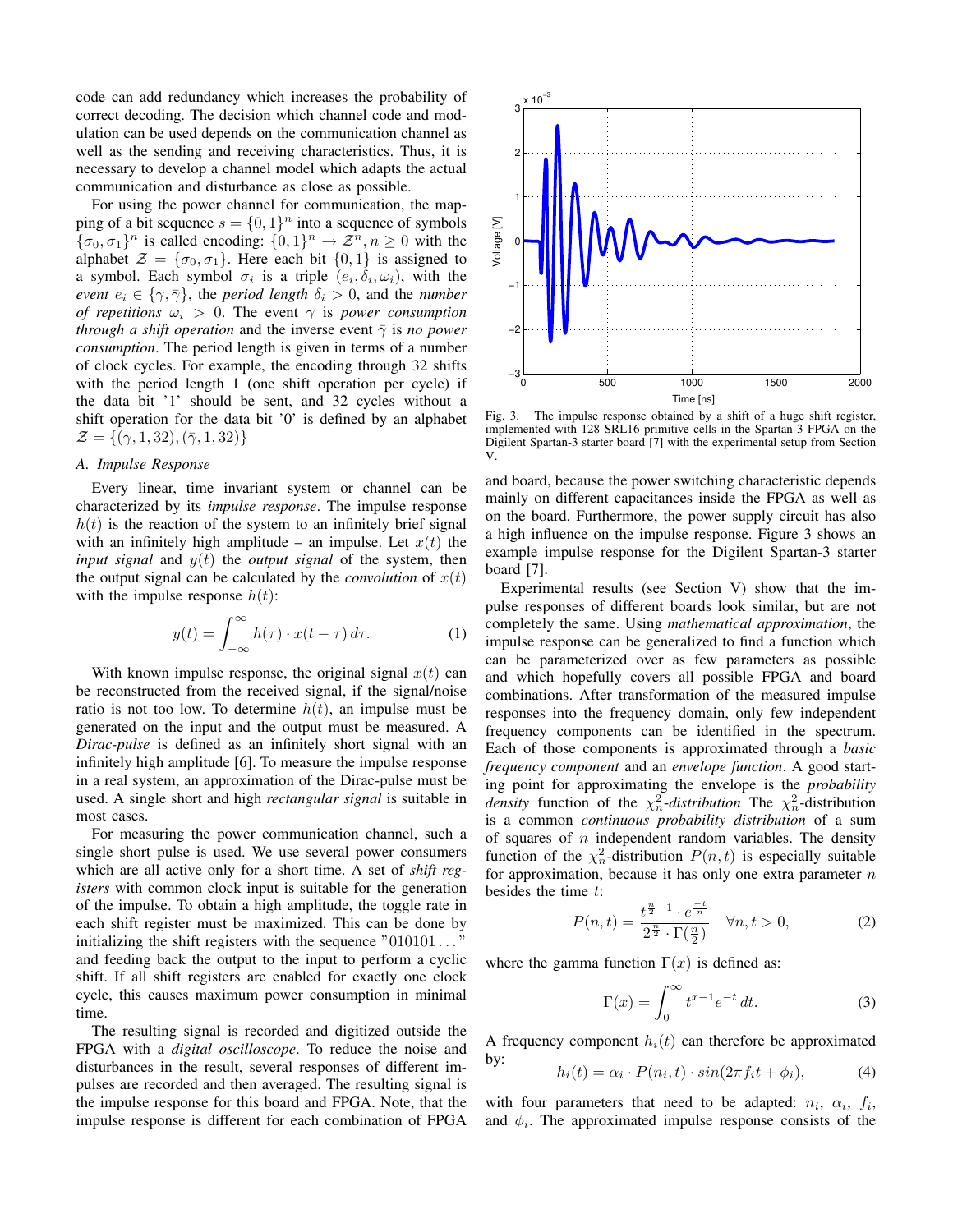combination of l different frequency components:

$$
h(t) = \sum_{i=1}^{l} h_i(t) \tag{5}
$$

As our experimental results in Section V show, only two or three different frequency components are necessary to get a good approximation. The different parameters can be adapted using a *genetic algorithm* [8] on the measured impulse response from a given FPGA and board combination. We used the minimization of the average square error as optimization goal. Note that the number of used shift registers influences the impulse response as well. However, we show later that the usage of more or less shift registers only influences the amplitude  $\alpha$  of the signal which can be adapted by a constant factor.

## *B. Synchronization*

For measuring the impulse response as well as for the decoding the transmitted data later, several repeated equal data sequences can be accumulated to reduce the noise and disturbances which are not related to the sequence. For this approach, it is important that the individual sequences to be accumulated are exactly aligned over the time axis. This can be done by synchronizing the *oscilloscope sample clock* with the *shift clock* inside the FPGA.

Another way to get exact, noise-reduced data is by multiple oversampling inside the oscilloscope for recording the measurements. Here, a subsequent resynchronization on the measured data might be necessary.

To check this, the different sequences are plotted on top of each other. If the sequences match exactly, no resynchronization is necessary. If there is a shift over time, a resynchronization must be done. It is only necessary to look for the positions of the maxima if a sequence consists of only one event. A resynchronization is necessary, if the positions of the maxima drift away over time and can be done by inserting or removing samples for compensating the deviation.

## *C. Channel Approximation*

The measured signal  $y(t)$  can be approximated with the help of the impulse response:

$$
y(t) = c \cdot \left( \int_{-\infty}^{\infty} h(\tau) \cdot x(t - \tau) d\tau \right) + n(t). \tag{6}
$$

 $x(t)$  is the input signal, consisting of Dirac-pulses which encode the signature. For each dirac-pulse, a scaled impulse response is inserted. The *scaling factor* c depends on the amplitude of the pulse which therefore corresponds to the number of currently active shift registers. The assumption that the amplitude of the pulses depends linearly on the number of shift registers has been confirmed by experiment. Figure 4 shows the measured amplitude of the impulse response caused by different numbers of active shift registers.

Furthermore, the noise component  $n(t)$  has influence on the decoding quality. The quality of the signal  $y(t)$  can be measured by the SNR. If the SNR is low, it is difficult or impossible to correctly decode the corresponding symbol. The SNR is therefore an indicator of how reliable the decoding of a given signal is.



Fig. 4. The amplitudes of the impulse responses caused by different numbers of active shift registers in the Spartan-3 FPGA on the Digilent Spartan-3 starter board. With more than 32 SRLC16E in use, the peak voltage is directly proportional to the number of shift registers. If less than 32 SRLC16E are used, the peak amplitude is in the same range as the noise amplitude, which falsified the measurement.

#### *D. Intersymbol Interference*

If the symbols superpose, for example when choosing a too small symbol period length, then *intersymbol interference* (ISI) occurs. This has the same effect as noise and decreases the quality of the decoding and results in a higher bit error rate. If a certain symbol  $\sigma_0$  has the length  $\tau_0$  and the time slots for transmitting the symbols  $\tau'$  are shorter than the symbol length  $(\tau' < \tau_0)$ , then the symbol  $\sigma_0$  interferes with  $\left\lfloor \frac{\tau_0}{\tau'} \right\rfloor$  subsequent symbols.

## IV. ENCODING AND DECODING

In this paper, we present a method for decoding data through correlation. To achieve good correlation results, the encoding of the signature should be interference-free. To avoid ISI, the time slots for sending the symbols  $\tau'$  must be larger then the symbol length  $\tau_{\sigma}$ . So that the impulse response  $h(t)$  can be used directly for correlation, all symbols should consist only of one pulse. Therefore, we use the encoding:  $\mathcal{Z} = \{(\gamma, \delta, 1), (\bar{\gamma}, \delta, 1)\}.$  The symbol length is equal to the length of  $h(t)$ , and a time slot is  $\tau' = \delta \cdot \frac{1}{f_{\text{clk}}}.$  A necessary condition for an interference free code is:  $\delta \geq \tau_{\sigma} \cdot f_{clk}$ .

The question is how to estimate the symbol length  $\tau_{\sigma}$  which is also the length of the impulse response. The length of  $h(t)$ depends on the combination of FPGA and board which can be measured and approximated (see Section III). However, the FPGA and board combination is sometimes not known at design time. This is possible if the sending core is published as netlist core, e.g., as a power watermarked core. In this case, it is up to the core customer to choose the FPGA and the board. Due to this reason, a safety margin should be considered. Experimental results in Section V show that between 80 and 100 ns after the start of the symbol, 90% of the energy is emitted and after 125 ns, over 95%. If we assume clock frequencies  $f_{clk}$  < 200  $MHz$ , then the number of clock cycles  $\delta = 25$  used for sending one symbol should be sufficient.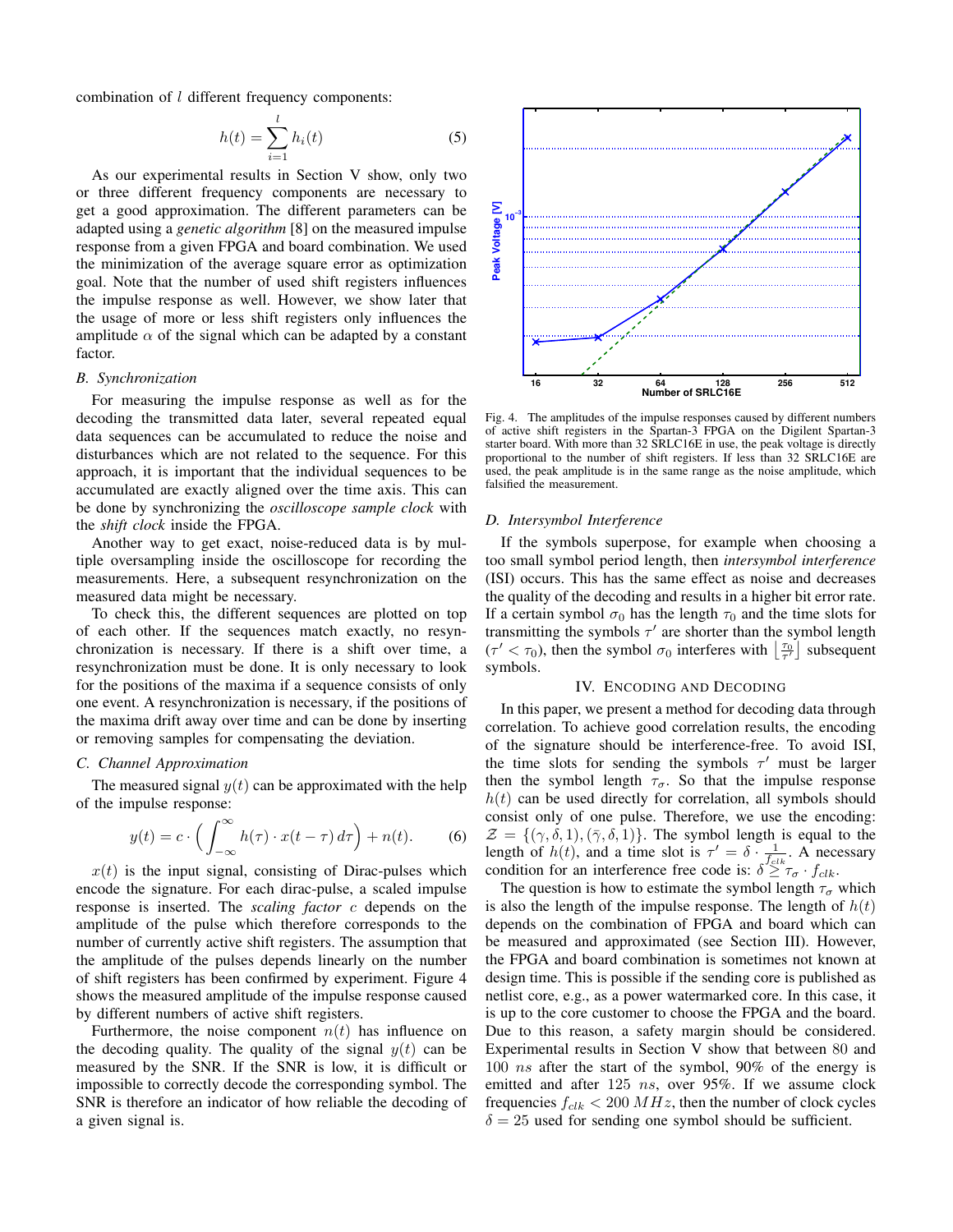The *cross-correlation*  $Z_{x,y}(t)$  of two functions  $x(t)$ ,  $y(t)$  is defined as:

$$
Z_{x,y}(t) = \int_{-\infty}^{\infty} x^*(t) \cdot y(t+\tau) d\tau.
$$
 (7)

In equation 7,  $x^*(t)$  denotes to the complex conjugate of  $x(t)$ . The cross-correlation is a measure of the similarity of functions  $x(t)$  and  $y(t)$ , if  $y(t)$  is shifted over the time axis t. The maximum of  $Z_{x,y}(t)$  denotes the time with the highest similarity.

To decode the data, the signal is correlated with the approximated impulse response  $h(t)$ . If the signature bit '1' was sent, then the correlation result has a peak at this position, otherwise when a '0', was sent, no peak occurs. For better decoding, the signal and the impulse response are mixed down into the base band of one frequency component of  $h(t)$ , e.g.,  $h_1(t)$ . Then, the mixed down signal and impulse response are correlated. Figure 5 shows such a correlation result. A possible decoding algorithm can look at the positions of the symbols in order to find peaks. If the first symbol position is known, the other positions can be calculated based on the encoding scheme and the clock frequency. The symbols on these positions can be decoded by making a threshold decision. If the signal value is higher than a certain threshold, the decoder decides on a '1', otherwise on a '0'. However, after transmission of several bits with the value '1', the absolute peak values are increasing slowly. Therefore, the threshold value must be adapted dynamically based on the precedented values.



Fig. 5. Detection of the data bits through down mixing into the base frequency of the impulse response component with the most energy content (here  $f_i = 43 \; MHz$ ) and correlation with the down mixed  $h_i(t)$ . Detection is done by searching the maxima and applying a dynamic threshold decision. The sample times for the decisions are depicted with dotted lines.

Obviously, better results could be achieved if more frequency components are integrated into the decoding process. If this is necessary, the decoding is done for each component alone and the decoded data is compared. If bits differ, then these bits are less reliable.

In our methodology, the data is sent in multiple data packets. The first symbol position in a data packet can be detected (e.g., by *synchronization methods*). In order to increase detection ratio for the first symbol, we use a *preamble* to determine the correct start position of the payload. The preamble is a known bit sequence that has the same encoding as the user data and is transmitted directly before the payload data.

In [3] and [2], we have proposed power watermarking methods which have different encoding/decoding schemes and which can also be used for communication over the power channel. The *basic method* uses an encoding scheme of  $Z =$  $\{(\gamma, 1, 1),(\bar{\gamma}, 1, 1)\}\$ . The experimental results in [2] show that the decoding is often not possible due to heavy intersymbol interference. The encoding scheme of the *enhanced robustness encoding method* is  $\mathcal{Z} = \{(\gamma, 1, \omega), (\bar{\gamma}, 1, \omega)\}\.$  Encoding with  $\omega = 32$  improves the decoding rate by far. However, this encoding scheme does not strictly avoid ISI. The impact of ISI is less because the symbol length is extended. For certain FPGA and board combinations, the different superimposed impulse responses might cancel out each other. This could happen if the phases of two subsequently following impulse responses are complementary. Therefore, the interference-free encoding of the correlation method presented in this paper is preferred even if the experimental results of our setup shows a better decoding with the non-interference-free enhanced robustness encoding method.

The *BPSK method*, introduced in [3], uses a two step encoding. First, the data is encoded using *binary phase shift keying* (BPSK) and then the result is encoded with an *on-off keying* (OOK) with  $\mathcal{Z} = \{(\gamma, 1, \omega), (\bar{\gamma}, 1, \omega)\}\.$  Experimental results using  $\omega = 10$  have shown that correct decoding is possible even if many interferences from other working cores are present. The disadvantage of this method is the decreased data transfer rate. However, on designs with heavy interferences from other cores, the BPSK method can also be used for transmitting data over the power channel. Furthermore, the encoding of the OOK modulation can be adapted to the ISIfree encoding scheme of the correlation method.

The decoding results can be further improved by sending each data packet repeatedly and averaging several signals before decoding to reduce the noise level and filter out interferences which are not correlated with the encoded data. This can in general be done for all different encoding schemes, but again with the disadvantage of a decreased transfer rate.

## V. EXPERIMENTAL RESULTS

In the following experiments, we used the same two FPGAboards as in [3], the Digilent Spartan-3 Starter Board [7], and a board equipped with a Xilinx Virtex-II XC2V250 FPGA. On the second board, many other components such as an ARM micro-controller and interface chips are integrated to demonstrate that the algorithm is also working on multi-chip boards. The Spartan-3 board operates at a clock frequency of 50  $MHz$ , the Virtex-II board at 74.25  $MHz$ .

On both boards, the voltage is measured on the back of the printed circuit board directly on the via which connects the FPGA with the power plane of the printed circuit board. We used a 50  $\Omega$  wire with a 50  $\Omega$  terminating resistor soldered directly on the vias. We have used a *DC block* element and a  $25 MHz$  high pass filter to filter out the DC component and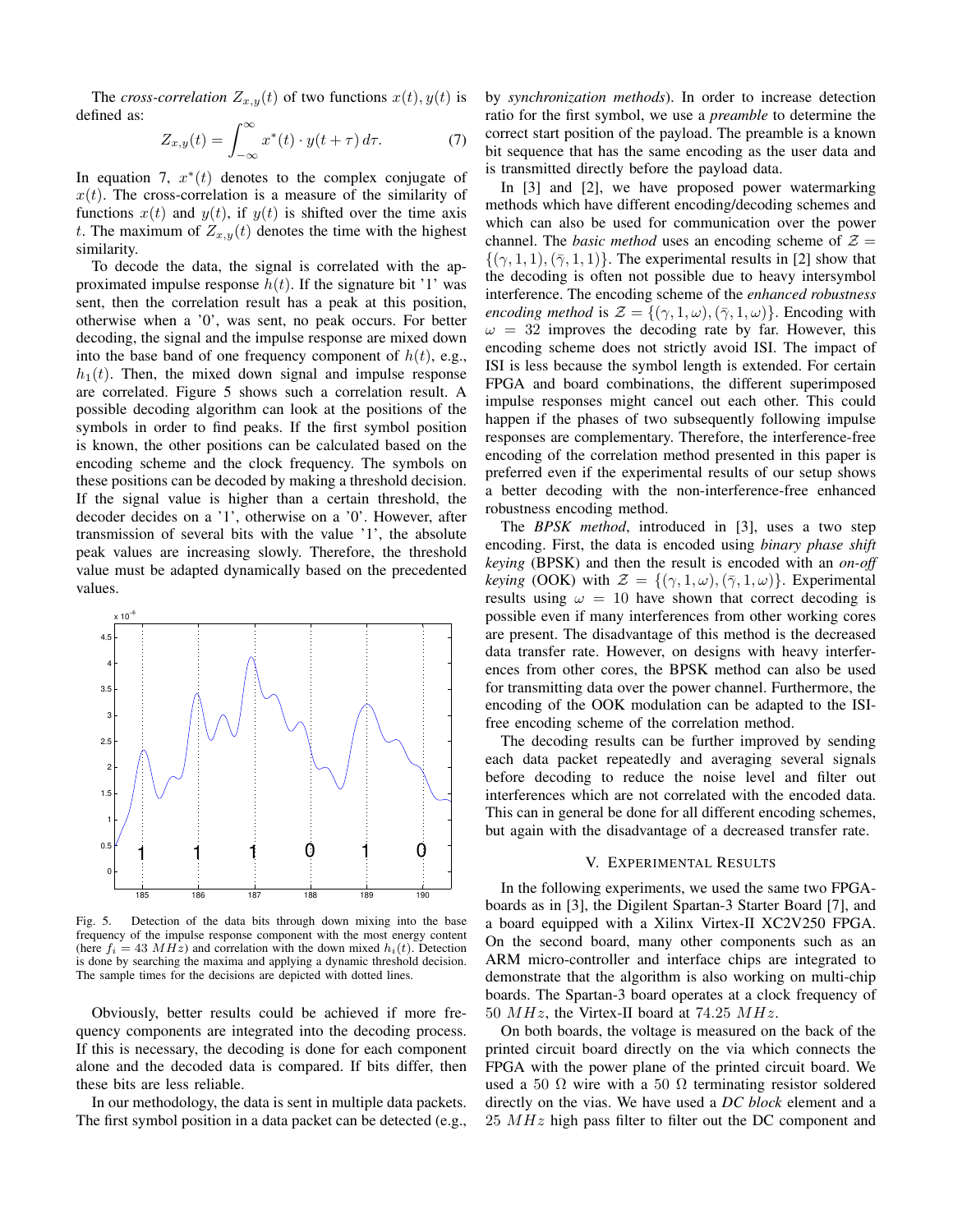

Fig. 6. The measured impulse responses of the Spartan-3 Board (above) and the Virtex-II Board (below). The impulse responses were averaged over many single impulse responses on each board. Furthermore, for each impulse response the percentage of the energy content is shown over the time.

the interferences of the switching voltage controller. We used a *LeCroy Wavepro 7300 oscilloscope* with 20 Giga Samples per second to measure the voltage. The voltage amplitude of the measured switch peak is very small, so we used a *digital enhanced resolution filter* to improve the dynamics, at the cost of a decreased bandwidth. The signal of the length of  $200 \mu s$  is recorded on the internal hard disc of the oscilloscope. This trace file is then transferred to a personal computer and analyzed there.

First, we measured the impulse responses of the two boards of the experimental setup. The impulse is generated using a shift of 64 *16 bit* shift registers (SRL16) inside the FPGA which are initialized with a  $"010101..."$  pattern to achieve the highest possible toggle rate. Figure 6 shows the measured impulse responses of the two boards.

TABLE I APPROXIMATION VALUES AND ERRORS FOR  $h(t)$  FOR THE SPARTAN-3 AND VIRTEX-II BOARD.

|                                     | $\alpha$    |                       |           | $\boldsymbol{n}$ |  |  |  |  |
|-------------------------------------|-------------|-----------------------|-----------|------------------|--|--|--|--|
| Spartan-3 Board Approx. Error: 1.5% |             |                       |           |                  |  |  |  |  |
| $h_3(t)$                            | $0.56 \ mV$ | $43.0$ MHz            | $1.7\pi$  | 11.3             |  |  |  |  |
| $h_2(t)$                            | $0.17 \ mV$ | $26.9$ $MHz$          | $1.6\pi$  | 4.49             |  |  |  |  |
| $h_1(t)$                            | $0.16\ mV$  | 75.7 MHz              | $1.5\pi$  | 19.2             |  |  |  |  |
| Virtex-II Board Approx. Error: 4.7% |             |                       |           |                  |  |  |  |  |
| $h_3(t)$                            | 1.96~mV     | $36.5 \overline{MHz}$ | $0.06\pi$ | 12.6             |  |  |  |  |
| $h_2(t)$                            | 1.49~mV     | 26.6 MHz              | $1.1\pi$  | 12.3             |  |  |  |  |
| $h_1(t)$                            | $1.02 \ mV$ | 66.5 MHz              | $1.7\pi$  | 23.8             |  |  |  |  |



Fig. 7. Many subsequently measured impulse responses (symbols) are depicted on the left side. The measurement is done for the Virtex-II Board, where the measured drift is too high. By plotting the maximum of each symbol the drift can been seen (shown on the right side). Each cross corresponds to the maximum of a symbol and the straight line depicts the average drift.

The approximation of the impulse responses of the two boards was done using a genetic algorithm and for three frequency components  $(l = 3)$  each. The resulting parameters  $\alpha$ ,  $f$ ,  $\phi$ , and n are shown in Table I.

The measurements for the synchronization between the clock frequency of the board and the sample frequency of the oscilloscope depicted that the sample drift for the Spartan-3 board is good enough, whereas for the Virtex-II board, we need a subsequent resynchronization (see Figure 7). This was done by removing sample values for each symbol to lower the drift into a specified range.

The achieved data transfer rates depend on the encoding scheme as well as on the repetition rate and the size of the data packets. Using no data repetition, the encoding scheme  $\mathcal{Z} = \{(\gamma, 25, 1), (\bar{\gamma}, 25, 1)\}\$ , and  $f_{clk} = 200 \; MHz$ , we are able to achieve gross data rates of up to 8  $Mbits/s$ . On a more realistic scenario with a packet repetition rate of ten and a 12 bit preamble and 32 bit data, the data achievable transfer rate is 500  $kbit/s$ . The data rate for the enhanced robustness encoding method is similar to the correlation method, whereas the robust BPSK method achieves only data rates of approximately  $450 \; kbit/s$  without data packet repetition.

## VI. CASE STUDY: POWER WATERMARKING

In this section, we present as case study a power watermarking technique, introduced in [2] and [3]. First, a short introduction and related work are shown. The technique will be extended by the correlation method introduced in Section IV and experimental decoding results will be presented.

#### *A. Introduction and Related Work*

IP cores are licensed and distributed like software. One problem of the distribution of IP cores, however, is the lack of protection against unlicensed usage. The cores can be easily copied. Some core suppliers encrypt their cores and deliver special development tools which can handle encrypted cores. The disadvantage is that common tools cannot handle encrypted cores and that the shipped tools can be cracked so that unlicensed cores can also be processed.

Another approach is to hide a signature in the core, a so called watermark, which can be used as a proof of the original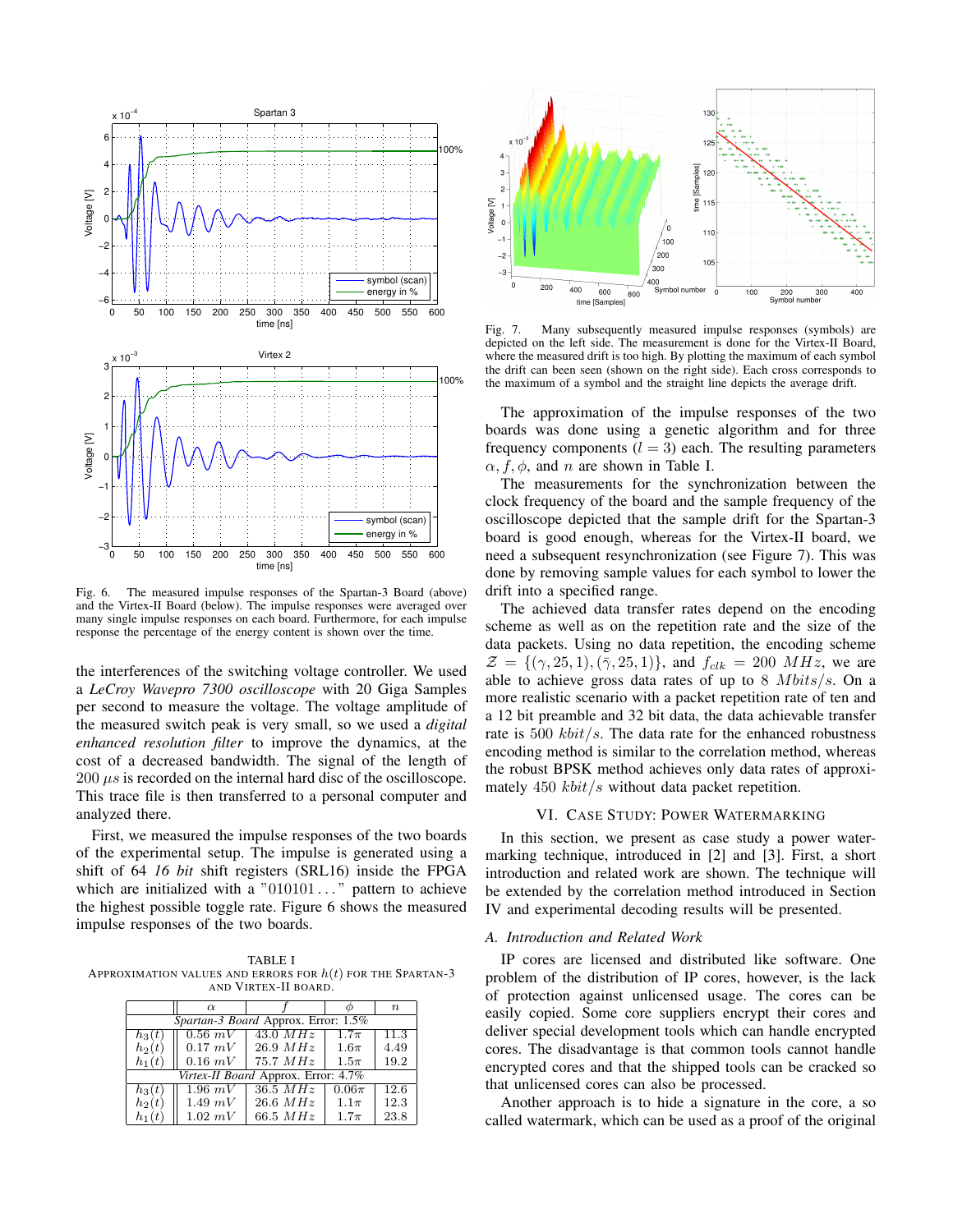authorship. There exist many concepts and approaches on the issue of implementing a watermark into a core. Watermarking procedures can be categorized into two groups of methods: *additive methods* and *constraint-based methods*.

In additive methods, the signature is added to the functional core, for example, by using unused lookup-tables in an FPGA [9]. The constraint-based methods were originally introduced in [10] and restrict the solution space of an optimization algorithm by setting additional constraints which are used to encode the signature. Some methods for constraint-based watermarking in FPGAs exploit the scan-chain [11], preserve nets during logic synthesis [12], place constraints for CLBs in odd/even rows [13], or route constraints with unusual routing resources [13].

The major drawback of these approaches are the limitations of the verification possibilities of the watermarked core. With a good watermarking strategy, the verification can be done only with the given product and without additional information from the producer. The bitfile of an FPGA can be extracted by wire tapping the communication between the PROM and the FPGA. Only the approaches presented in [9] and [14] offer the possibility to detect the watermark in these bitfiles.

The approach in [14] is using the content of the lookup tables in an FPGA for the identification of a core. From the FPGA bitfile, all lookup table contents and positions are extracted and compared with the lookup table contents of the netlist IP core. Then, a covering is calculated to show if the core is included in the FPGA design or not. However, some FPGA suppliers provide an option to encrypt the bitstream. The bitfile is stored in the PROM in encrypted form and will be decrypted inside the FPGA. Monitoring the communication between PROM and FPGA in this case is useless, because only the encrypted file will be transmitted. Other possibilities are to verify the watermark by monitoring the temperature [15] or, in our case, the power. The temperature approach for bitfile cores is the only watermarking technique which is commercial available. An overview and evaluation of existing watermark techniques is given in [16].

## *B. Basic Concept*

The power watermarking methods described in [2] and [3] use two shift registers, a large one for causing a recognizable signature-dependent power consumption pattern, and a shift register storing the signature itself (see Figure 1 in Section II). The signature shift register is clocked by the operational clock and controls the power pattern generator corresponding to the encoding scheme. To avoid interference from the operational logic in the measured voltage, the signature is only generated during the reset phase of the core.

In some FPGA architectures (e.g., Xilinx Virtex), the lookup tables (LUTs) can also be used as a shift register [17]. A 4 Bit lookup table can also be used as a 16 Bit shift register. And, also for the Xilinx Virtex architecture, the content of such a shift register can be addressed by the LUT input ports. This allows us to use functional logic for implementing the power pattern generator. The core operates in two modes, the *functional mode* and the *reset mode*. In the functional mode, the shift is disabled and the shift register operates as a normal lookup table. In the reset mode, the content is shifted according to the signature bits and consumes power which can be measured outside of the FPGA. To prevent the loss of the content of the lookup table, the output of the shift register is fed back to the input, such that the content is shifted circularly. When the core changes to the functional mode, the content must be shifted to the proper position to have a functional lookup table for the core.

The advantages of using the functional logic of the core as a shift register are the reduced resource overhead for watermarking and the robustness of this method, because these shift registers are embedded in the functional design. It is hard if not impossible to remove shift registers without destroying the functional core.

The watermarking embedding procedure is easy to use and consists only of two steps. First, the core must be embedded in a wrapper, which contains the control logic for emitting the signature. This step is done at the HDL-level and before synthesis. The second step is at the netlist level after synthesis. A program converts suitable four input lookup tables (LUT4) into shift registers (SRL16) for the generation of the power pattern generator and attaches the corresponding control signal from the control logic in the wrapper. The initial content of the lookup table is left unchanged.

The wrapper contains the control logic for emitting the watermark and the shift register, holding the signature. The ports of the wrapper are the same for the core, so we can easily integrate this wrapper into the hierarchy. The control logic enables the signature shift register, while the core is in reset state. Also, the power pattern shift registers are shifted in correspondence to the output of the signature shift register. If the reset input of the wrapper gets inactive, the function of the core cannot start at the same cycle, because the content in the shift registers is probably not in the correct position. After that the control logic deactivates the internal reset signal to start the normal function mode.

#### *C. Correlation-Based Detection Method*

The signature is encoded and decoded for the correlation detection method as described in Section IV. The measurements are done with the experimental setup, described in Section V. The functionality of the correlation detection method is evaluated for a *Des56* core from *opencores.org* [18]. After the synthesis step, only 40 out of 715 lookup tables from the *Des56* core have been transformed into SRL16 and a 32 Bit signature has been added. The decoded sequence was compared with the encoded signature from the core to evaluate the bit error rate.

We have evaluated three cases, one where only the watermarked core is implemented (case A), and one where the watermarked core and the original core are implemented to check the functionality of the watermarked core (case  $B$ ). This is done by connecting both cores to the same pseudo random input data and comparing the output when the cores are not in reset state. In case C, the unwatermarked core has an inverted reset, so the core is working when the watermark is sending the signature. We embedded the signature  $S_1 = 153C_A9F8$ " with a 12 bit preamble. Note that our correlation detection methods